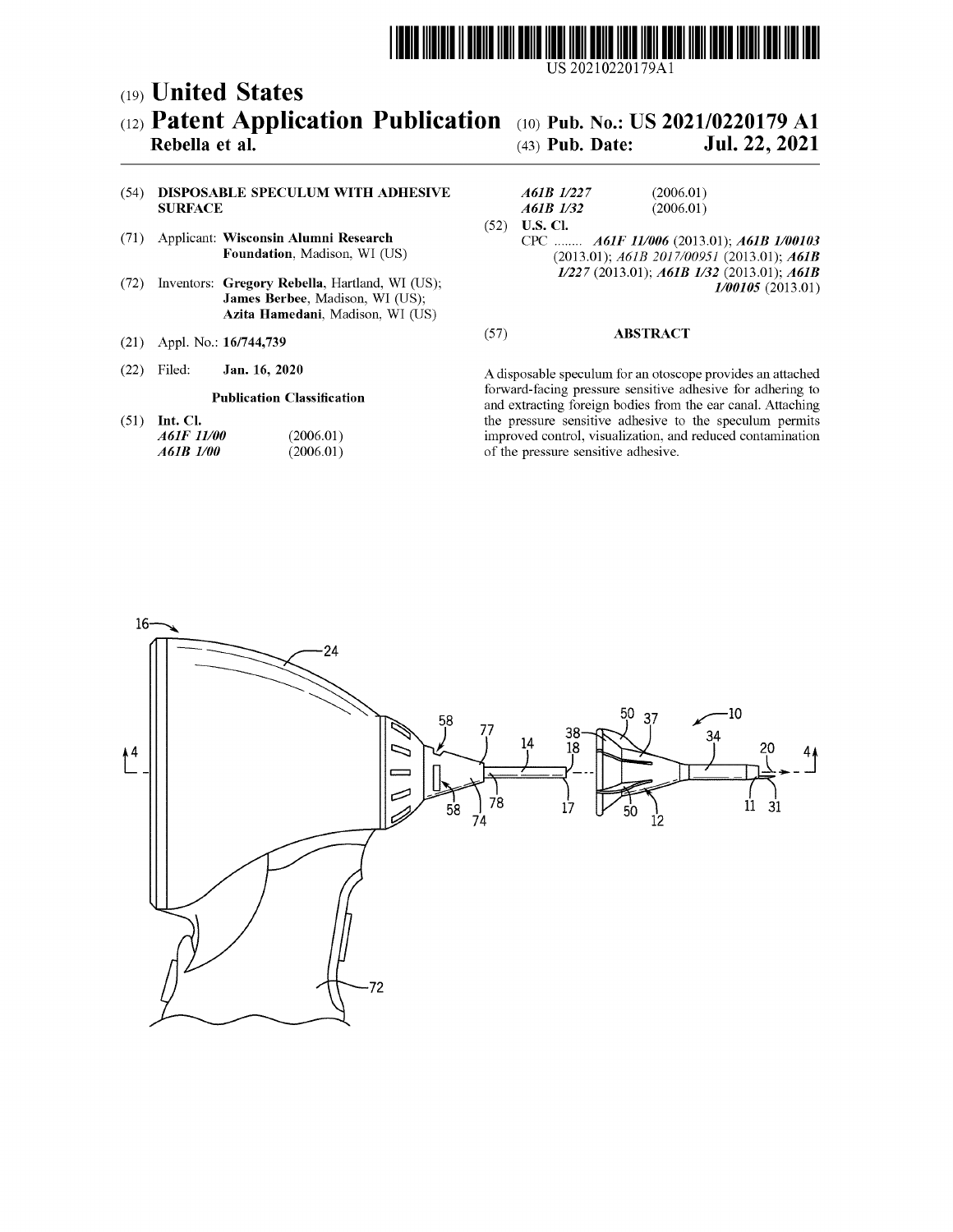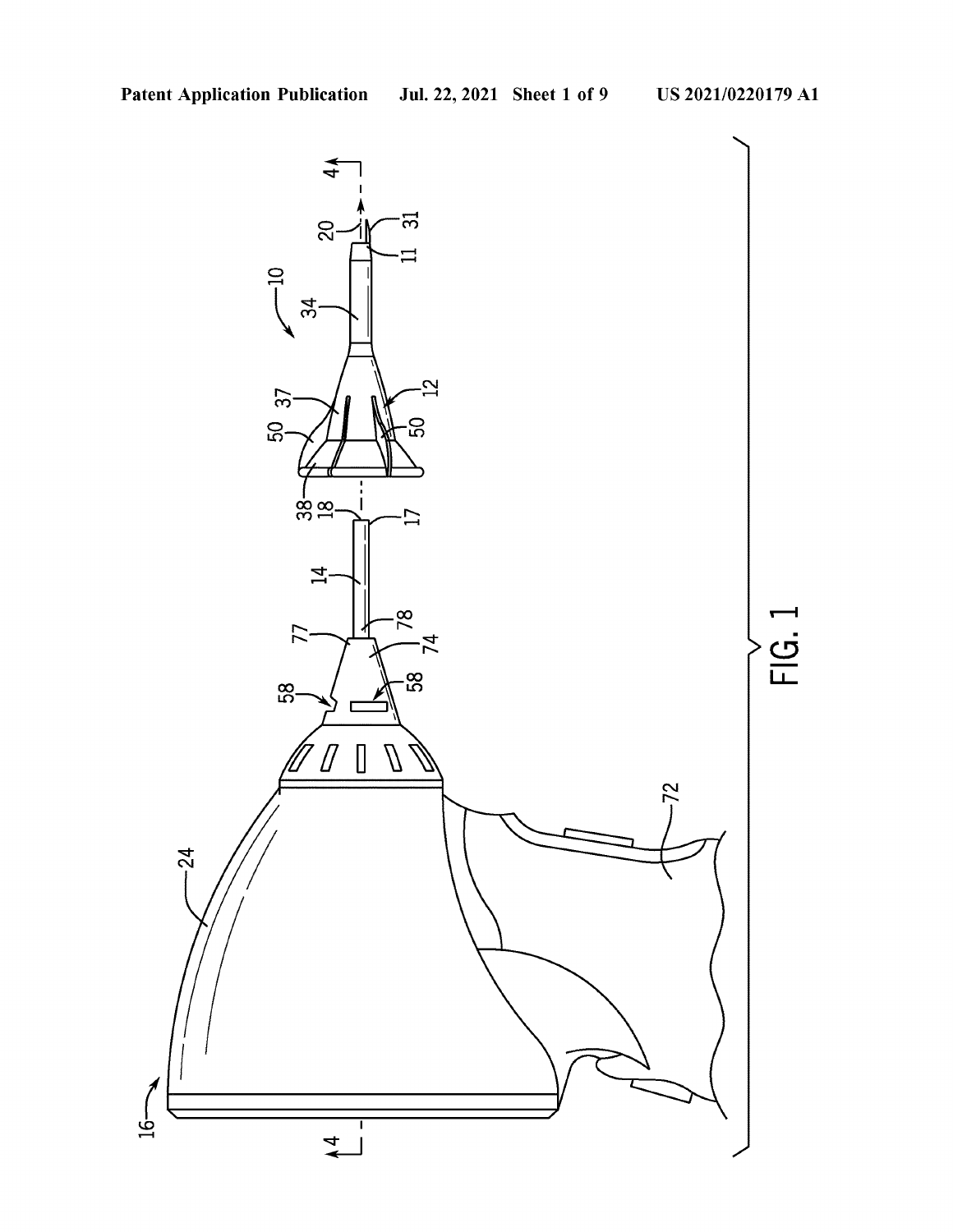

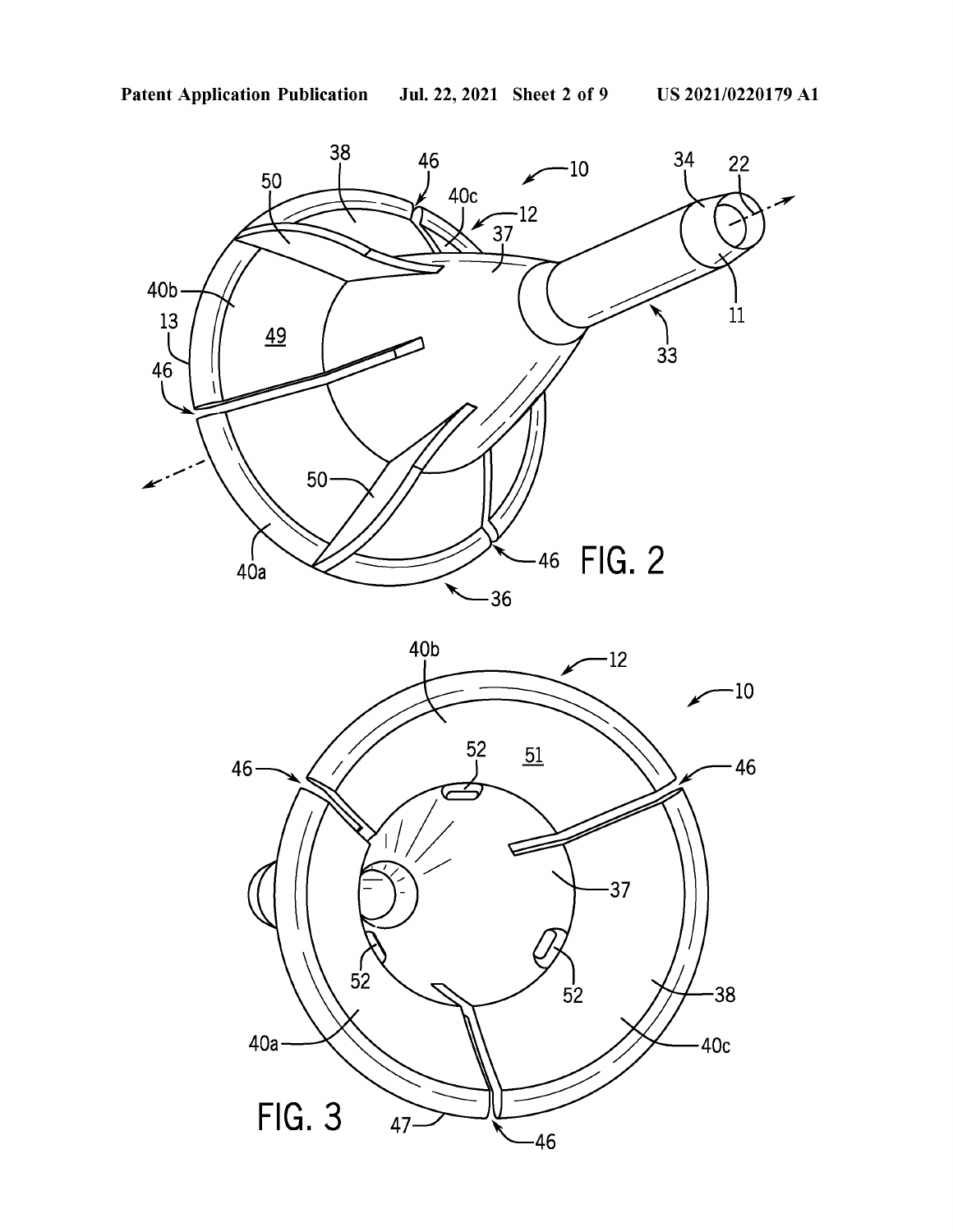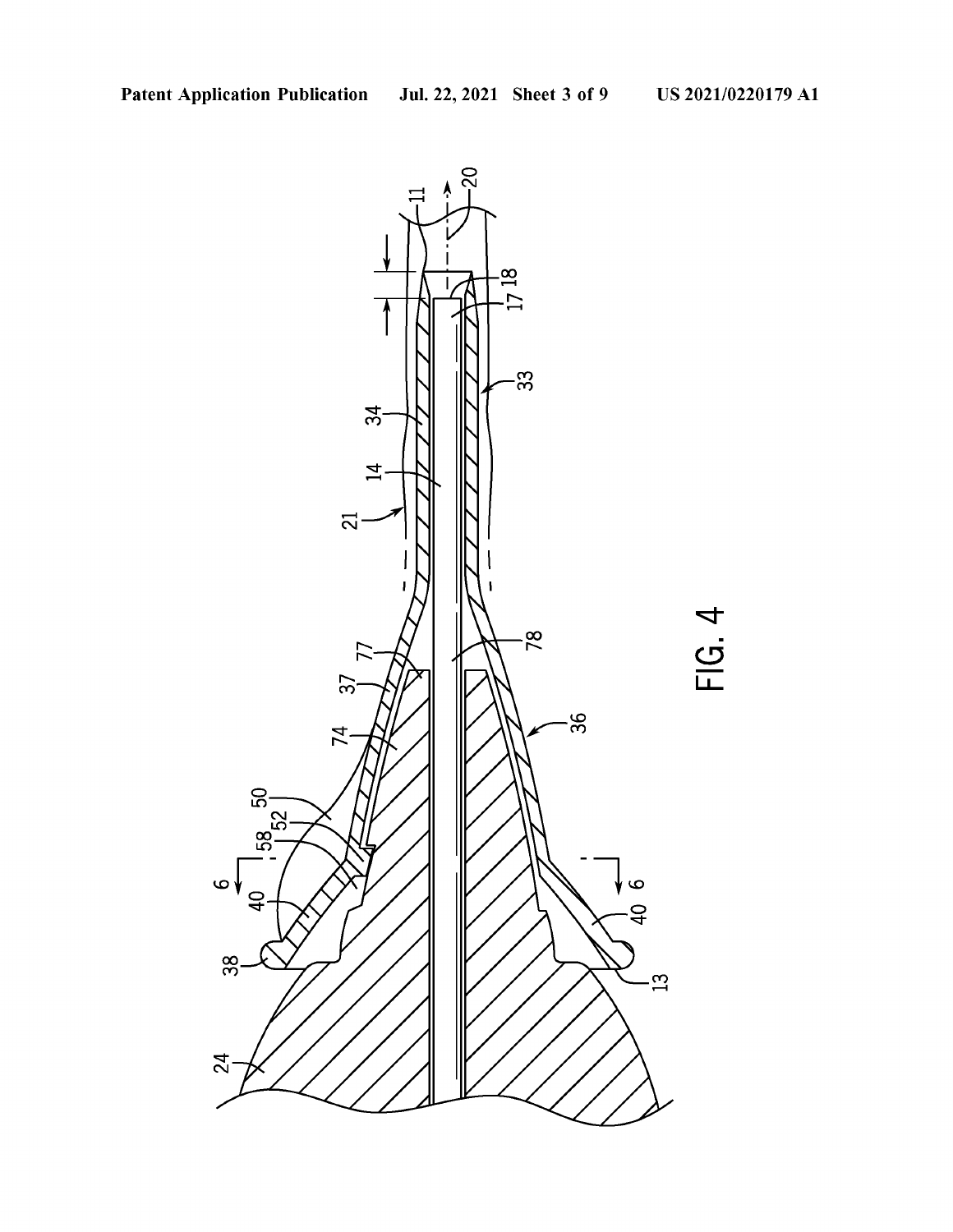





**FIG. 6**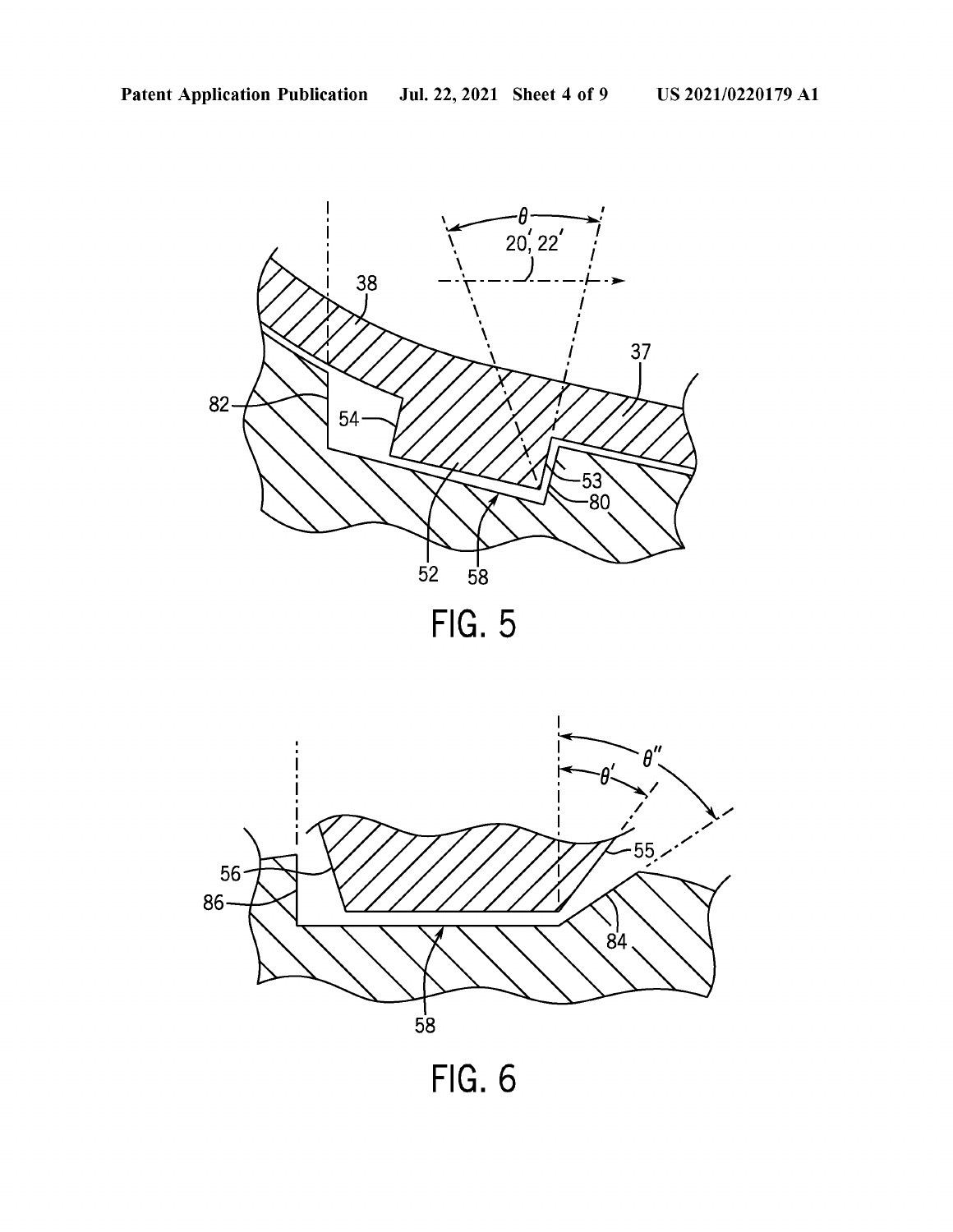



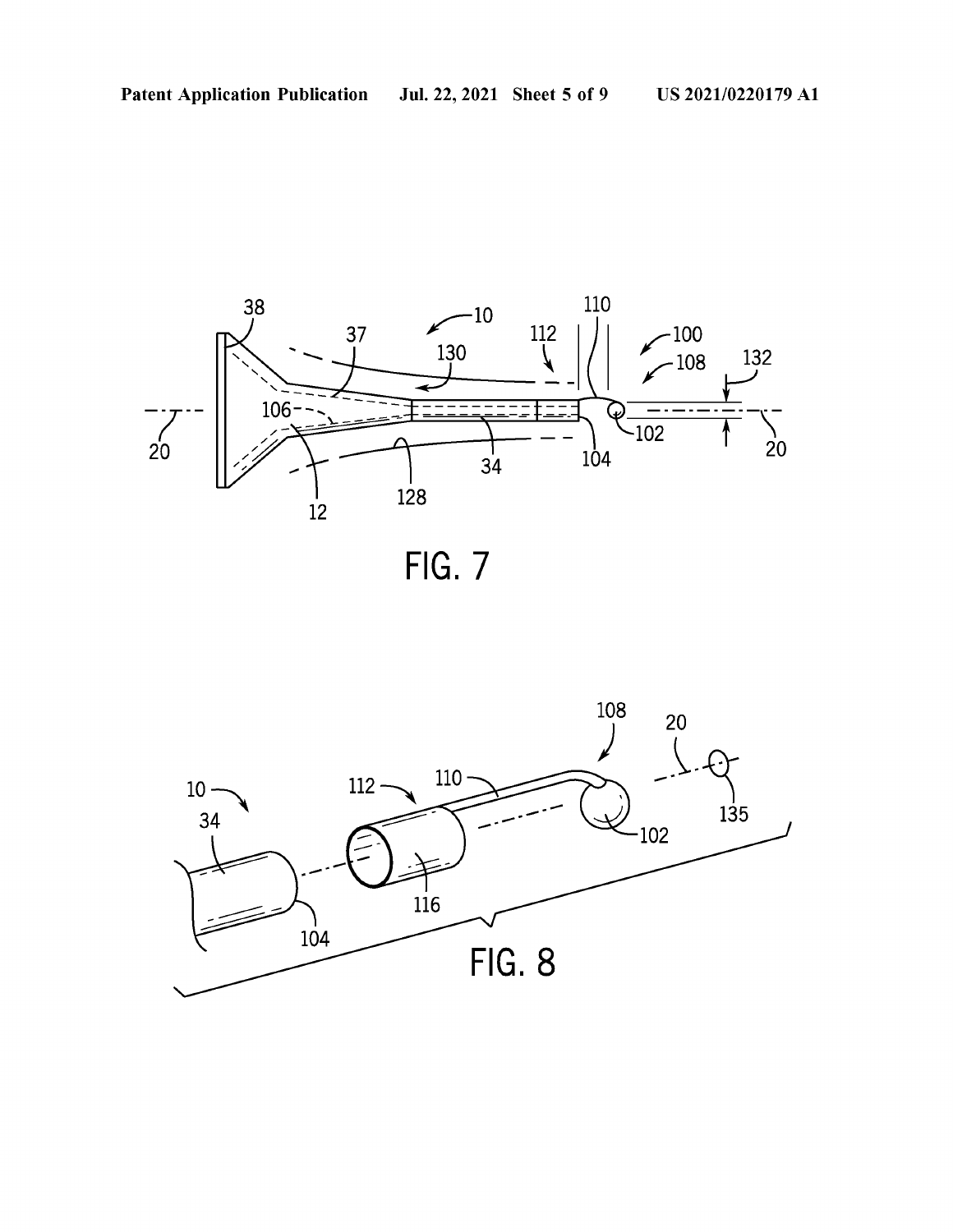I , *I* 

 $\subset$  $\overline{\phantom{0}}$ 

 $124 -$ 

 $\mathbf C$ LL

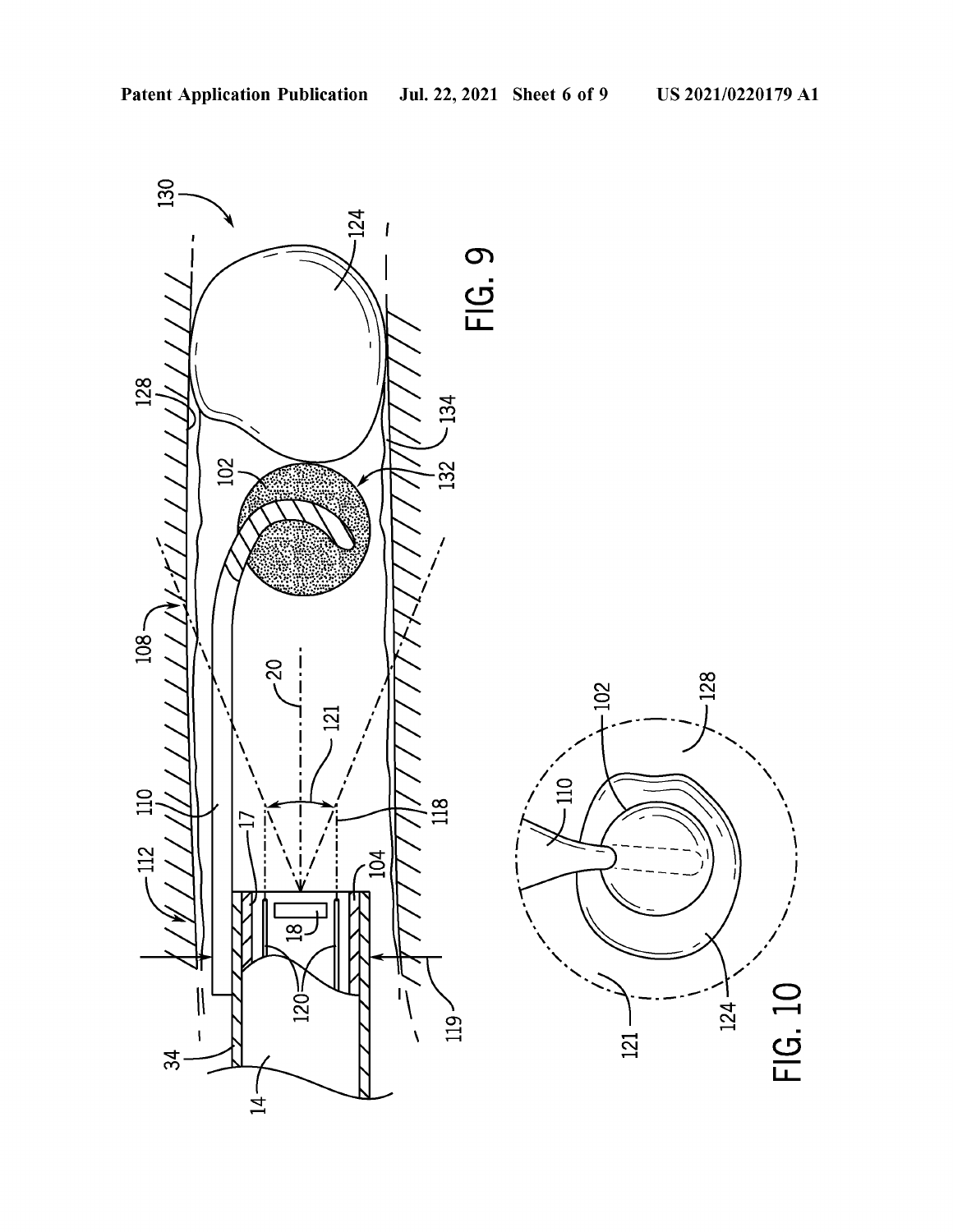



**FIG. 12**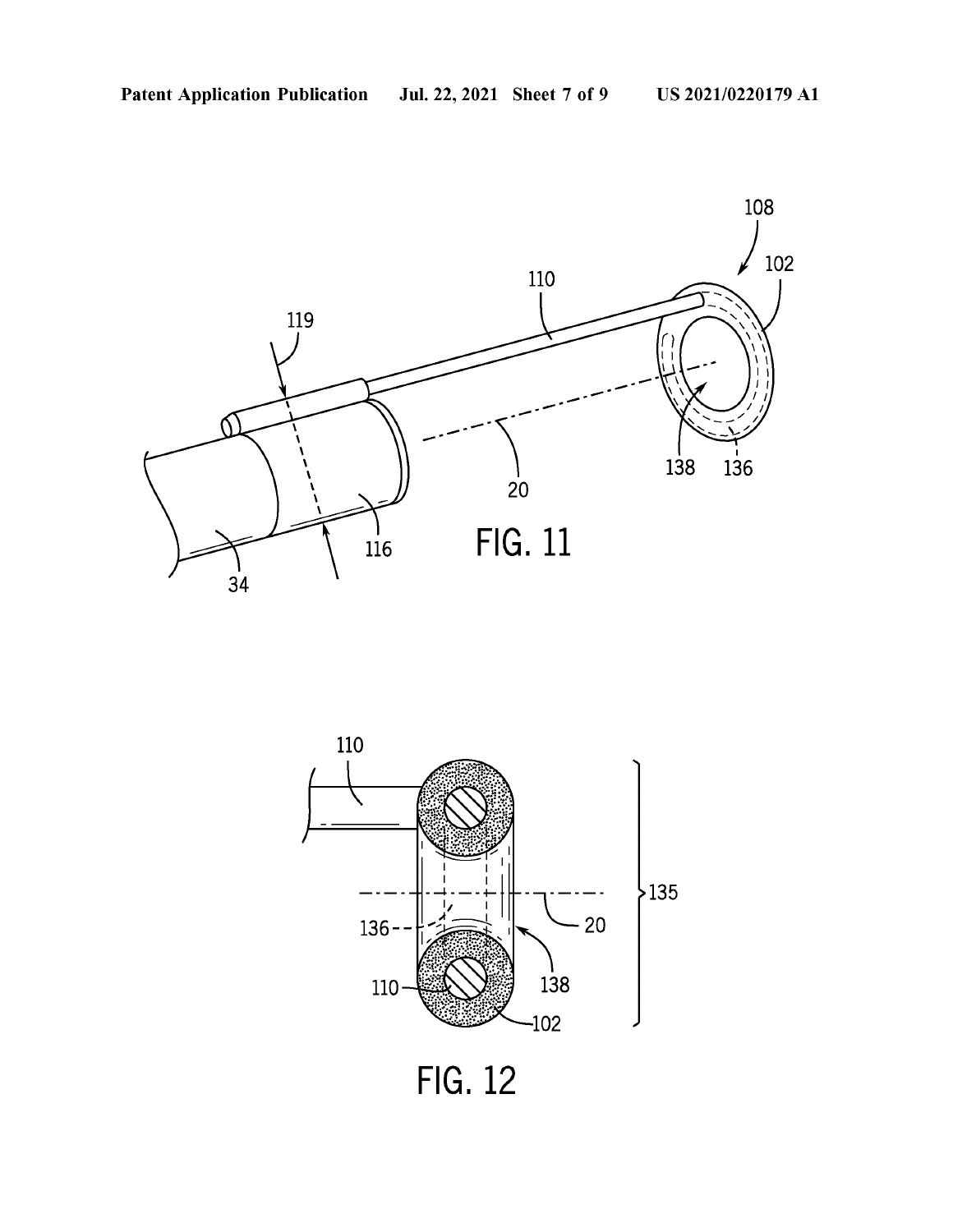



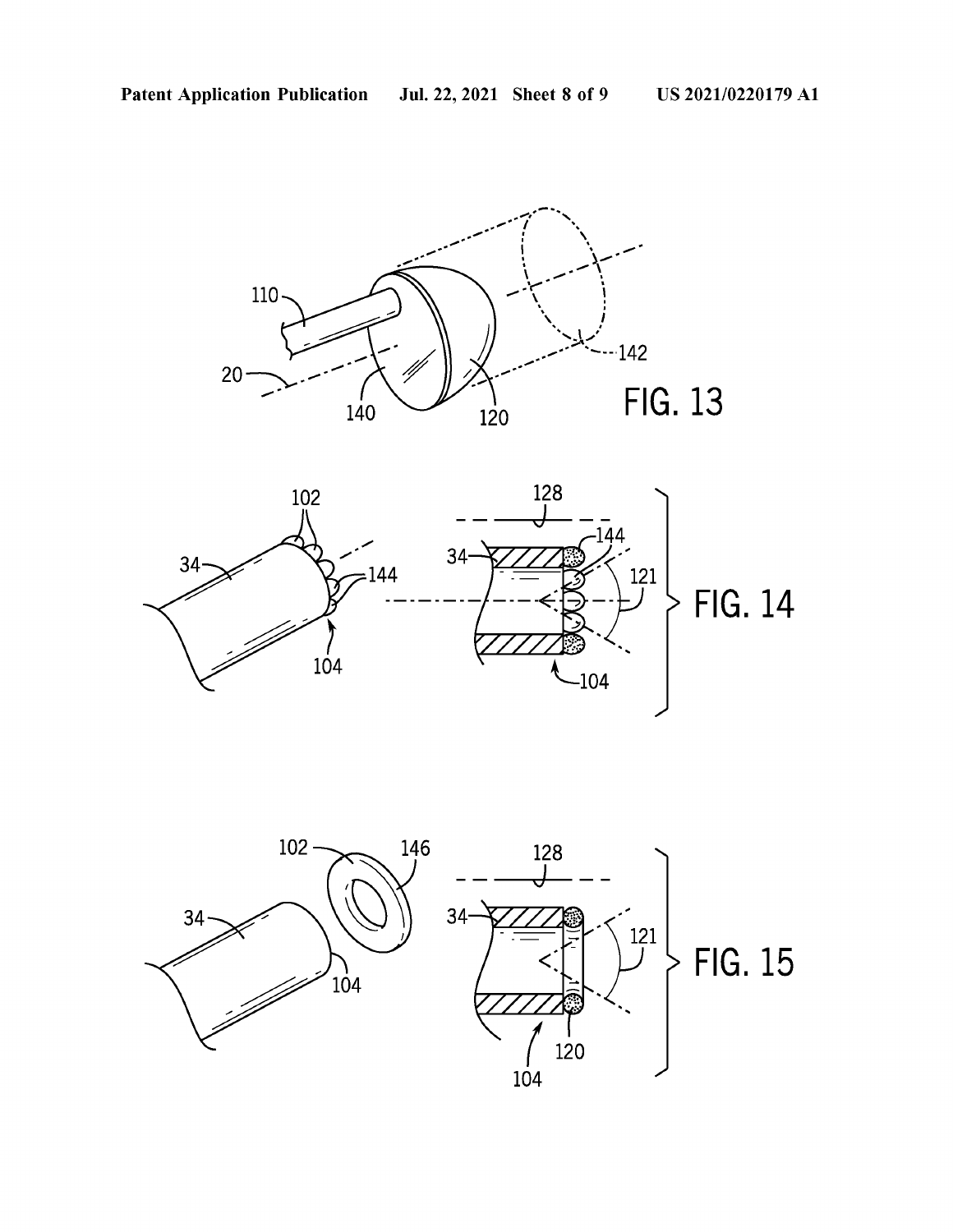



**FIG. 17** 



**FIG. 18a** 



**FIG. 18b**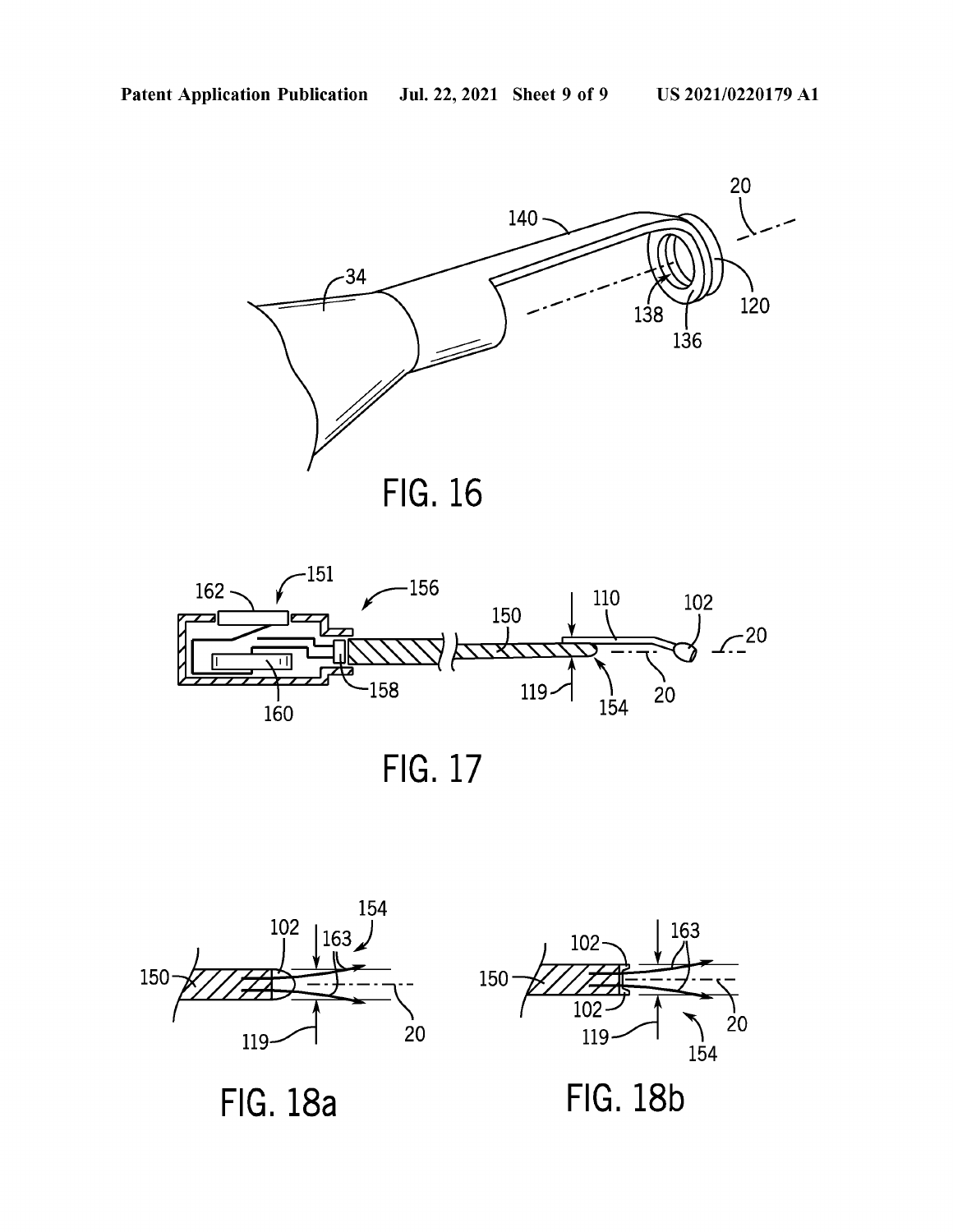#### **DISPOSABLE SPECULUM WITH ADHESIVE SURFACE**

STATEMENT REGARDING FEDERALLY SPONSORED RESEARCH OR DEVELOPMENT

**[0001]** 

#### CROSS REFERENCE TO RELATED APPLICATION

**[0002]** 

#### BACKGROUND OF THE INVENTION

**[0003]** The present invention relates to a speculum for an otoscope and in particular to a speculum providing an adhesive feature for removing foreign bodies from the ear canal.

**[0004]** Ear foreign body (foreign body) is a common complaint presenting to emergency departments, urgent care centers, and medical clinics. Such foreign bodies typically become lodged in the outer opening to the ear, the external auditory canal (EAC), which ends blindly at the tympanic membrane.

**[0005]** Due to its small size and highly sensitive skin, successful foreign body removal is often a challenge. As such, a variety of techniques have been described, however each has its limitations particularly when attempted in an ambulatory setting without access to sedation or other anxiolytic interventions. One technique is to utilize a small forceps to grasp the foreign body. While this may be successful for certain soft or organic materials, the most common foreign bodies are smooth surfaced which are not easily grasped with traditional forceps. Furthermore, directing light to provide adequate illumination to visualize the foreign body often requires assistance and frequent maneuvering from a second person. In the pediatric patient, a third person is typically required to assist in securing the child lest she move during the retrieval attempt, increasing the risk for unintentional injury or pushing the foreign body further into the canal. Additional devices, such as specialized hooks frequently employed by Ear Nose & Throat specialists also require patient cooperation or sedation and, due to the sharp nature of these tools, also present a risk for tympanic membrane or EAC injury. Other techniques such as use of suction and/or irrigation have limited success rates and can result in trauma to the tympanic membrane if the flushing is performed too aggressively.

**[0006]** In order to address these problems, it has been proposed to create a probe having a pressure-sensitive adhesive at one end which can be pressed against the foreign body to remove the foreign body as the probe is retracted. In one example, US patent publication US 20160067100 describes an angled probe having a pressure-sensitive adhesive on its tip.

**[0007]** The use of specialized probes of this type can be difficult in practice, requiring the healthcare professional to successfully maneuver the probe tip to the foreign body without contaminating the pressure-sensitive adhesive with earwax or the like, while attempting to view the foreign body (possibly with an otoscope displaced from the canal by the probe), obtain adequate illumination, and stabilize the patient against motion.

#### SUMMARY OF THE INVENTION

**[0008]** The present invention provides a pressure-sensitive adhesive supported by the tip of the speculum. The dimensions of the speculum naturally guide the pressure-sensitive adhesive away from contamination when the healthcare professional aligns the otoscope on the foreign body. The invention attaches the pressure-sensitive adhesive to the speculum in a way to preserve a view of the foreign body by the otoscope. When the speculum used with the otoscope can be of a size to reach the foreign body, the adhesive may be attached directly to the speculum rim. Alternatively, the pressure-sensitive adhesive may be displaced from the speculum rim by a short probe.

**[0009]** Specifically then, in one embodiment, the invention provides a speculum for an otoscope, the speculum having a sheath with a proximal sheath end adapted for retention on an otoscope and providing a central bore extending from the proximal sheath end to a bore rim at a distal sheath end along a sight-axis of the otoscope when the sheath is attached to the otoscope. The speculum further provides a pressure-sensitive adhesive supported by the sheath to extend forward from the sheath along the sightaxis to be guidable by the sheath into contact with a foreign body within an ear canal to attach to and retract the foreign body from the ear canal.

**[001 OJ** It is thus a feature of at least one embodiment of the invention to practically implement the benefits of a pressuresensitive adhesive for foreign body removal by allowing continuous viewing of the foreign body through the speculum and stabilizing pressure-sensitive adhesive with the speculum structure and the natural use of the otoscope.

**[0011]** The sheath may provide an outer diameter and the pressure-sensitive adhesive provides a front facing surface positioned within the outer diameter from the sight-axis.

**[0012]** It is thus a feature of at least one embodiment of the invention to use the radial dimensions of the speculum to guide the pressure-sensitive adhesive away from the ear canal walls.

**[0013]** In this regard, the sheath may provide a funnel shape expanding an outer diameter of the sheath toward the proximal sheath end to progressively limit movement of the sheath perpendicular to the sight-axis as the sheath is inserted into the ear canal.

**[0014]** It is thus a feature of at least one embodiment of the invention to allow a useful bracing of the speculum against the ear canal for stabilization and better manipulation of the pressure-sensitive adhesive.

**[0015]** The speculum may include an elongate probe having a proximal probe end attached to the distal end of the sheath and sized to extend within the ear canal along the sight-axis to a distal probe end when the proximal sheath end is within the ear canal and the sensitive adhesive may be attached to a distal probe and extend forward therefrom.

**[0016]** It is thus a feature of at least one embodiment of the invention to independently position the pressure-sensitive adhesive within the field-of-view of the otoscope for viewing by the scope as well as allowing retaining the foreign body in the field-of-view.

**[0017]** The elongate probe may attach to a wall of the sheath and may be displaced from the sight-axis by a radius of a rim of the speculum and in a first portion, may extends therefrom displaced away from the sight-axis by at least the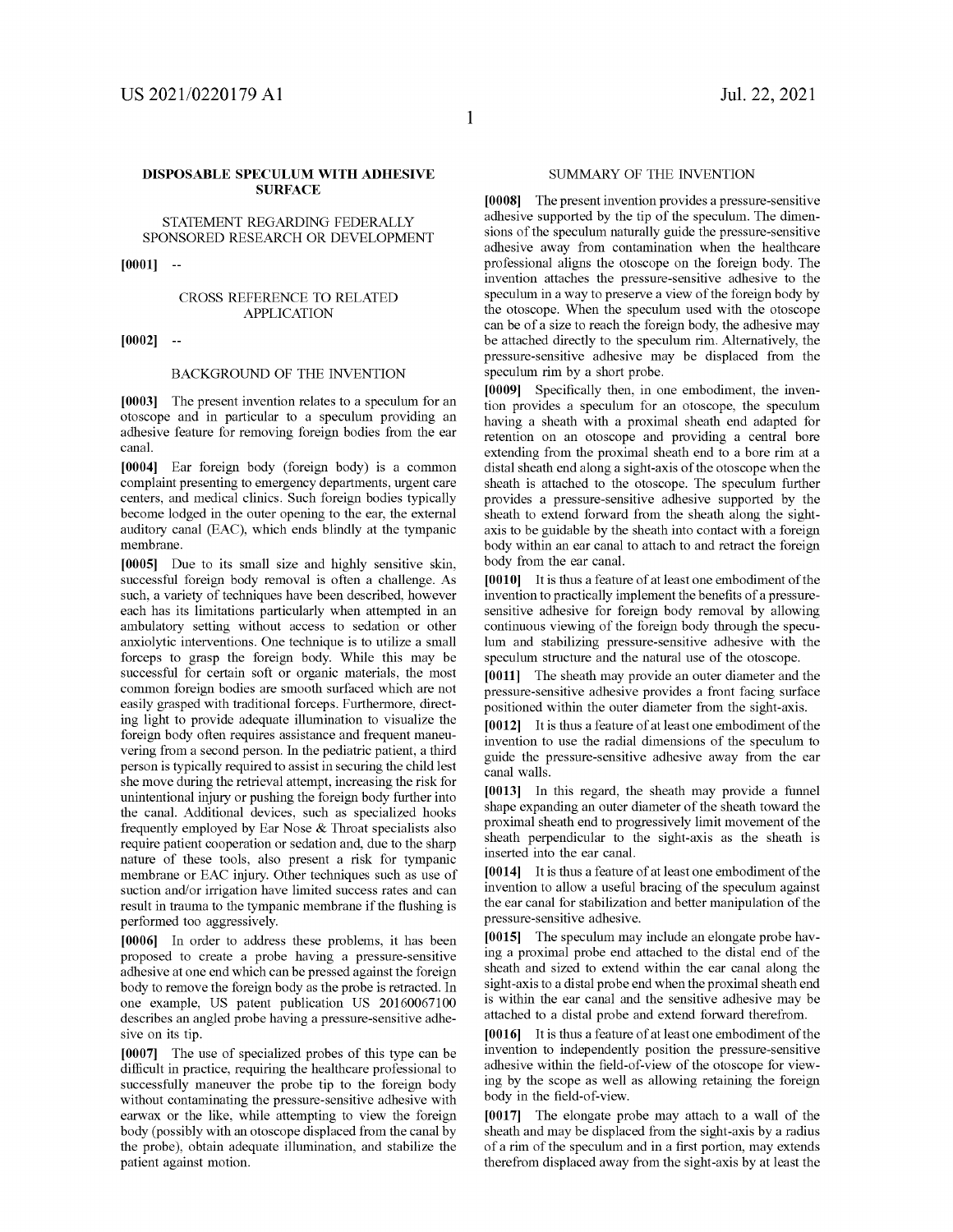[0018] It is thus a feature of at least one embodiment of the invention to provide a self-centering of the pressure-sensitive adhesive by contact between an inflexible probe and the ear canal wall so that the flexible probe may skate along the ear canal wall holding the pressure-sensitive adhesive away from that wall.

**[0019]** The elongate probe maybe bent into a curve at its distal end to present a blunt front-facing surface as it is inserted into the ear canal.

[0020] It is thus a feature of at least one embodiment of the invention to provide a slender and, in some cases, flexible probe that presents a broad area forward surface providing greater adhesive area and reduced risk of tissue penetration.

**[0021]** The pressure-sensitive adhesive may be light transmissive, either translucent or transparent.

[0022] It is thus a feature of at least one embodiment of the invention to provide a pressure-sensitive adhesive that can permit through-imaging or through-light transmission for improved visualization of the foreign body

**[0023]** The probe may provide a loop in a plane perpendicular to the sight-axis for supporting the pressure-sensitive adhesive.

[0024] It is thus a feature of at least one embodiment of the invention to provide a simple method of presenting a broad contact area in a slender probe.

**[0025]** The pressure-sensitive adhesive maybe distributed around the sight-axis allowing viewing of the foreign body along the sight-axis.

[0026] It is thus a feature of at least one embodiment of the invention to provide a broad area of a piece of contact that minimizes occlusion of the foreign body when viewed through the otoscope.

**[0027]** The pressure-sensitive adhesive may be displaced from the bore rim along the sight-axis by less than 10 millimeters.

[0028] It is thus a feature of at least one embodiment of the invention to retain the pressure-sensitive adhesive close to the speculum guided and protected by the speculum diameter.

**[0029]** The probe may provide a ductile material permitting manual adjustment of an angle of extent of the probe from the sheath when the probe is in a relaxed state.

[0030] It is thus a feature of at least one embodiment of the invention to permit manipulation of the probe by the healthcare professional to improve navigation through the ear canal or attachment to the foreign body.

**[0031]** The pressure-sensitive adhesive may provide a periphery around the sight-axis enclosing at least five square millimeters area provide a volume of at least 10 cubic millimeters.

[0032] It is thus a feature of at least one embodiment of the invention to make use of the close association between the speculum and the pressure-sensitive adhesive to maximize the contact area of the pressure-sensitive adhesive while preserving field-of-view of the foreign body.

**[0033]** In one embodiment, the pressure-sensitive adhesive may be attached in contact with the bore rim of the speculum.

[0034] It is thus a feature of at least one embodiment of the invention to minimize obstruction of the field-of-view of the otoscope while providing a large contact area between the pressure-sensitive adhesive and the foreign body.

**[0035]** The invention may be used with a camera-based otoscope having a handgrip for support by a healthcare professional and a camera stalk extending from the handgrip to a distal end receivable within an ear canal. A camera may be at the distal end of the ear canal to provide a field-of-view therefrom. In this case, the pressure-sensitive adhesive maybe sized to occupy no more than half of the field-of-view when centered in the field-of-view.

**[0036]** It is thus a feature of at least one embodiment of the invention to tailor pressure-sensitive adhesive into the fieldof-view of the otoscope to provide a flexible trade-off between adhesive size and visibility.

**[0037]** In one embodiment, the pressure-sensitive adhesive may be integrated into a source of illumination providing a light pipe serving in a manner analogous to the speculum to help guide the adhesive away from the auditory canal.

**[0038]** These particular objects and advantages may apply to only some embodiments falling within the claims and thus do not define the scope of the invention.

#### BRIEF DESCRIPTION OF THE DRAWINGS

**[0039]** FIG. **1** is a side elevation view of a disposable speculum constructed according to one embodiment of the present invention being inserted onto an otoscope along an insertion axis;

**[0040]** FIG. **2** is a perspective view of an exterior of the disposable speculum of FIG. **1** providing a sheath presenting a flexing collar tapering to a cylindrical tube;

**[0041]** FIG. **3** is a perspective view of an interior of the disposable speculum of FIG. **2** showing multiple teeth flexing outwardly with the flexing collar;

**[0042]** FIG. **4** is a cross-sectional view, along a vertical plane along lines **4-4** of FIG. **1** through the speculum and assembled otoscope of FIG. **1;** 

**[0043]** FIG. **5** is an enlarged cross-sectional view similar to FIG. **4** showing a tooth received into a groove of the otoscope having substantially perpendicular sidewalls;

**[0044]** FIG. **6** is an enlarged cross-sectional view, along a vertical plane along lines **6-6** of FIG. **4,** perpendicular to the insertion axis of the otoscope showing the tooth received into the groove of the otoscope having at least one ramped sidewall;

**[0045]** FIG. **7** is a side elevational view of an alternative embodiment of the speculum of FIG. **1** providing a pressuresensitive adhesive element for removal of foreign bodies from a human ear;

**[0046]** FIG. **8** is a perspective, exploded fragmentary view of an end of the speculum of FIG. **7** showing attachment of a support probe for holding the pressure-sensitive adhesive positioned in alignment with the sight-axis of the speculum; **[0047]** FIG. **9** is a fragmentary, elevational cross-section of the speculum of FIGS. **7** and **8** positioned within an ear canal for extraction of a foreign body showing the field-ofview of the camera of the otoscope and a skating action possible with the support wire to center the pressure-sensitive adhesive in the ear canal;

**[0048]** FIG. **10** is an image from the camera of FIG. **9**  showing the relative field-of-view of the otoscope and size of the pressure-sensitive adhesive therein;

**[0049]** FIG. **11** is a figure similar to that of FIG. **8** showing an alternative embodiment where the pressure-sensitive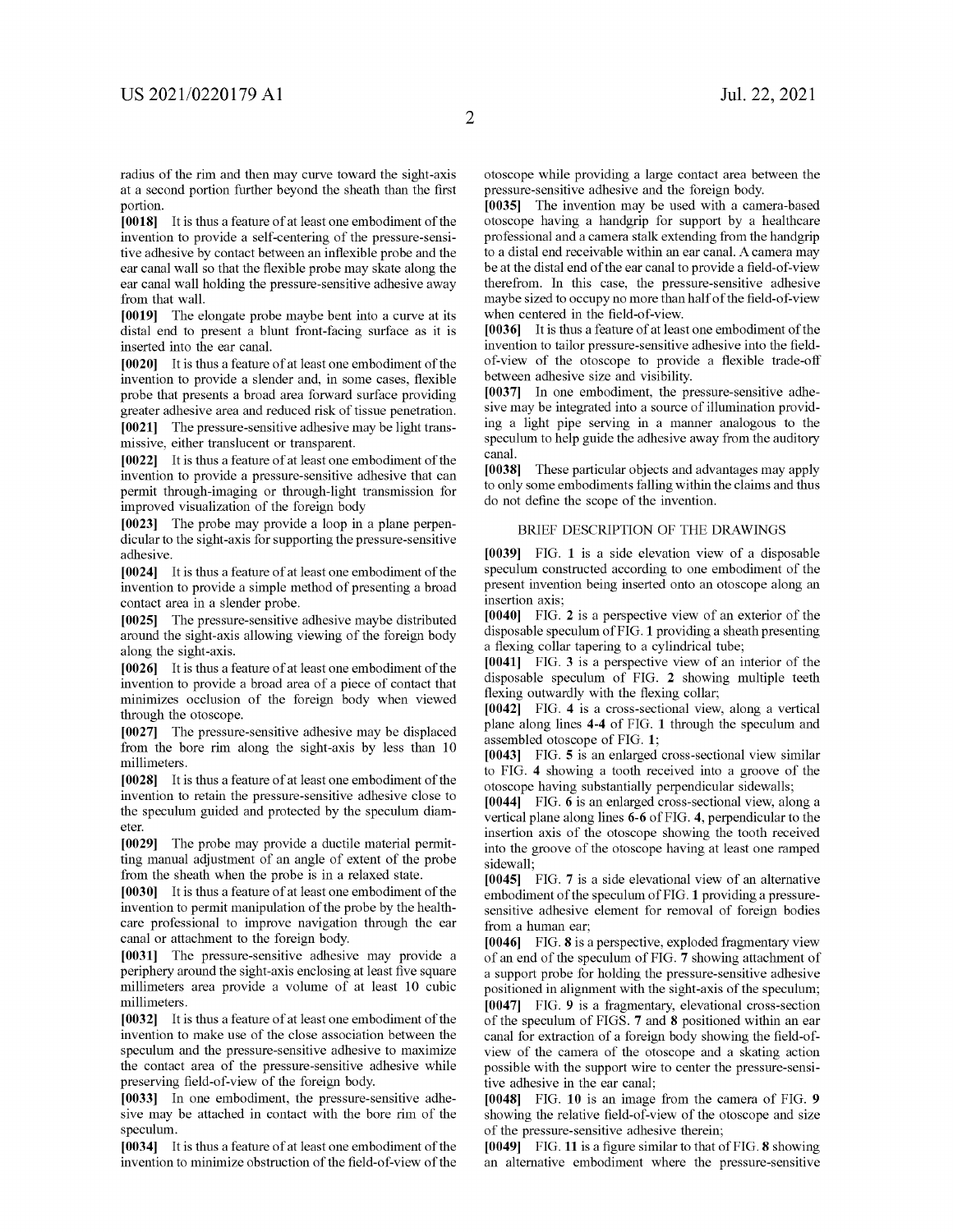adhesive has a doughnut form and is supported on a loop running around a central aperture centered on the sight-axis of the otoscope;

**[0050]** FIG. **12** is an elevational, side, cross-sectional view of the embodiment of FIG. **8** showing the orientation of the loop with respect to the sight-axis;

**[0051]** FIG. **13** is a figure similar to that of FIG. **11**  showing solid panel replacing the loop which may be transparent to provide a view therethrough;

**[0052]** FIG. **14** is a fragmentary perspective view and elevational cross-sectional view of an alternative embodiment providing pressure-sensitive adhesive secured directly to the bore rim of the speculum in the form of small dots or fingers;

**[0053]** FIG. **15** is a figure similar to that of FIG. **14**  showing the dots replaced by a doughnut of pressuresensitive adhesive;

**[0054]** FIG. **16** is a view similar to that of FIGS. **8 and 11**  showing a pressure-sensitive adhesive supported on an extension of thermoplastic material of the speculum itself providing benefits of the embodiment of FIG. **11;** 

**[0055]** FIG. **17** is a cross-sectional view of a second embodiment of the invention providing an illuminated light pipe serving in the function of the speculum of FIGS. **1-16**  and providing a probe wire for spacing the pressure-sensitive adhesive forward from the tip of the light pipe protected within the boundaries of the light pipe periphery; and

**[0056]** FIGS. **18a and 18b** are alternative versions of the embodiment of FIG. **17** employing respectively a transparent pressure-sensitive adhesive through which light may be transmitted and a ring shaped pressure sensitive adhesive similar to that shown in FIGS. **14** and **15.** 

#### DETAILED DESCRIPTION OF THE PREFERRED EMBODIMENT

#### I. Speculum

**[0057]** Referring initially to FIG. **1,** a removable speculum **10** of the present invention may provide a protective sheath **12** that fits over a cylindrical probe **14** of an otoscope **16**  extending along an insertion sight-axis **20** that aligns with the ear canal when the otoscope **16** is used. The otoscope **16**  may support on its distal probe tip **17** a front facing electronic camera **18** for acquiring multi-pixel, three-color images in a field-of-view directed along a sight-axis **20.** An otoscope **16** suitable for use with the present invention is described in U.S. Pat. No. 9,326,668, US patent publication 2016/0374546, and US patent publication 2018/0125345, each of which is hereby incorporated by reference.

**[0058]** The removable speculum **10** is attached to the otoscope **16** by a snap lock engagement between the protective sheath **12** and the otoscope **16** supporting the cylindrical probe **14** and electronic camera **18** as further described below.

**[0059]** Referring now to FIG. **2,** the protective sheath **12**  of the removable speculum **10** may be in the form of a hollow trumpet with a central bore extending along the sight-axis **20** and surrounded by the outer sheath **12.** The outer sheath **12** is generally radially symmetric at 120 degrees of rotation with progressively increasing amounts of outward flaring along the sight-axis **20** as the sheath **12** flares upward from a distal sheath end **11** to a circular, outer proximal rim **13** attached to the otoscope **16.** An outer diameter of the outer sheath **12** may progressively increase from approximately 2-3 mm of the distal sheath end **11** to approximately 18-19 mm of the outer proximal rim **13,** or progressively increase by 6 to 10 times its minimum diameter.

**[0060]** The outer sheath **12** may be constructed of a non-elastomeric thermoplastic by injection molding. The rigid material of the protective sheath **12** allows the speculum **10** to easily slide over the cylindrical probe **14** without the resistance that might be expected, for example, if the material were an elastomer. The rigid material of the protective sheath **12** also serves to support and protect the relatively fragile cylindrical probe **14** and electronic camera **18.** The speculum **10** may be opaque and may be light absorbing, such as black in color, to minimize light leakage into the sheath **12.** 

**[0061]** A distal portion **33** of the protective sheath **12**  extending into the ear canal may provide an elongate tube **34**  having a central bore extending along the sight-axis **20,** with an inner diameter, measured in a plane perpendicular to sight-axis **20,** of slightly less by the thickness of the protective sheath **12** then approximately 2-3 mm and less than 3 mm and desirably less than 2.3 mm. It is intended that the tube **34** be sized with an outer diameter that is smaller than the ear canal so that it may be inserted therein comfortably, for example, approximately 2-3 mm and less than 3 mm and desirably less than 2.4 mm. The outer diameter of the tube **34** may be minimized to allow for insertion of the tube **34**  into smaller sized ear canals, for example, those of toddlers and infants which may be as small as 3 to 4 mm in diameter. A length of the tube **34** may be approximately 8-12 mm and at least 8 mm to allow the protective sheath **12** to extend past minor obstructions, such as normally present earwax, but allow passage of the held electronic camera **18** proximate to the ear drum to allow for imaging of the ear drum of the ear. **[0062]** In certain embodiments, the tube **34** may be cylindrical with a constant inner diameter closely matching the outer diameter of the cylindrical probe **14** for good support, although the tube **34** may also be slightly tapered over this length, for example, tapering toward the narrowed distal sheath end **11.** 

**[0063]** The tube **34** is open at the distal sheath end **11** to allow the held electronic camera **18** to be exposed along the sight-axis **20.** The distal sheath end **11** may support a probe or a tool, for example, a scoop **31,** assisting with the removal of ear wax. The scoop **31** extends from the distal sheath end **11** along the axis **22** and is upwardly concave toward the axis **22.** 

**[0064]** A proximal portion **36** of the protective sheath **12**  may take the form of a funnel **37** having a central bore flaring outwardly from the tube **34** and extending to an increasingly flaring, integrally molded collar **38** coupling with the otoscope **16.** A diameter of a distal end of the funnel **37,** measured in a plane perpendicular to the sight-axis **20,**  may be approximately 2-3 mm, and a diameter of a proximal end of the funnel **37,** extending from the distal end of the funnel **37** along the sight-axis **20** by at least 12 mm, may be 9-10 mm. The funnel **37** may be flared outwardly toward the integrally molded collar **38** of the protective sheath **12** at approximately 15-20 degrees from the sight-axis **20** and approximately 18 degrees from the sight-axis **20.** The increased diameter of the funnel **37** compared to the narrow tube **34** may assist in controlling the insertion depth of the speculum **10** such that the proximal portion **36** can only extend partially into the ear canal **21** to prevent the distal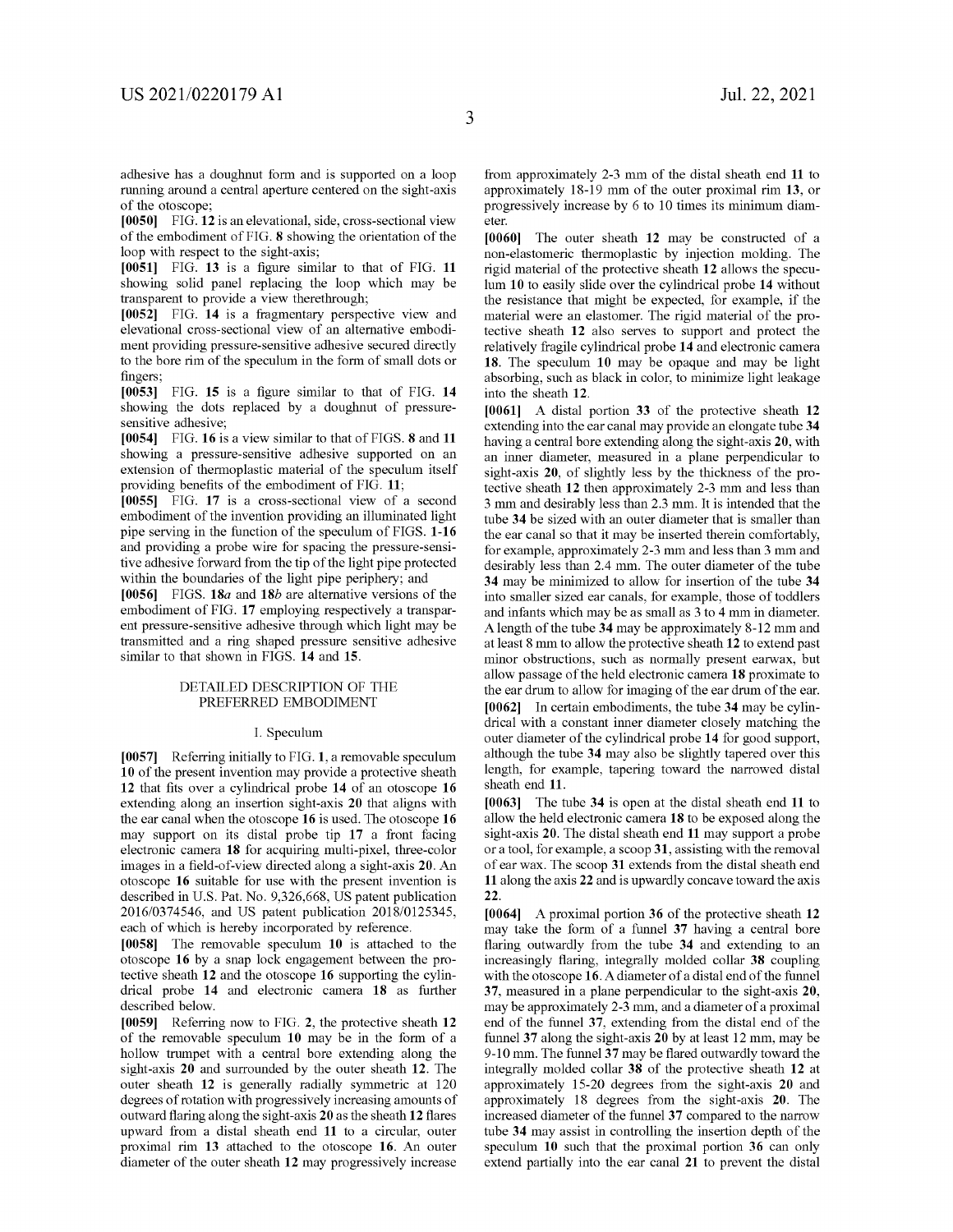tube **34** from extending too deeply into the ear canal **21**  which would risk damaging or puncturing the ear drum.

**[0065]** The funnel **37** expands outwardly to the increasingly flaring, integrally molded collar **38** which is engageable over a head portion **24** of the otoscope **16** to be secured thereon. The collar **38** may take a similar conical shape, flaring outwardly toward the proximal end of the protective sheath **12** at approximately 40-45 degrees from the sightaxis **20** and approximately 45 degrees from the sight-axis **20,**  in a non-flexed state, providing a greater diameter bore for receiving the head portion **24** of the otoscope **16.** A diameter of a distal end of the collar **38,** measured in a plane perpendicular to the sight-axis **20,** may be approximately 9-10 mm, and a diameter of a proximal end of the collar **38,**  extending from the distal end of the collar **38** along the sight-axis **20** by at least 3 mm, may be 18-19 mm.

**[0066]** The proximal portion **36** of the protective sheath **12**  may provide flexing segments **40** formed by axial slots **46**  extending along sight-axis **20** and separating the proximal portion **36** into cantilevered sections that are flexible outwardly and/or inwardly by a distance of approximately 0.1-0.5 mm, and at least 0.1 mm, away from and/or toward the sight-axis **20** at its proximal rim **13.** The longitudinally extending slots **46** may be approximately 0.5-1 mm wide and at least 0.5 mm wide and may extend through the proximal rim **13** toward the distal tube **34** at length of at least 8 mm, or at least one-third the length of the protective sheath **12.** 

**[0067]** In one embodiment the collar **38** may include three equally spaced slots **46** positioned approximately 120 degrees apart about the sight-axis **20** of the proximal portion **36** and forming three cantilevered segments *40a, 40b,* **40c**  supported at a distal end by the protective sheath **12** and detached on left and right sides by the slots **46** and at the proximal rim **13** to allow for outward and/or inward flexure of the segments *40a, 40b,* **40c** away from and/or toward the sight-axis **20.** Each of the segments *40a, 40b,* **40c** may be independently flexed; however, equal outward/inward forces on segments *40a, 40b,* **40c** will generally result in substantially equal outward/inward flexure of each segment *40a, 40b,* **40c.** 

**[0068]** An exterior surface **49** of the proximal portion **36**  of the protective sheath **12** may support at least one outwardly protruding fin **50** extending from the protective sheath **12.** The at least one outwardly protruding fin **50** may generally span between the funnel **37** and the collar **38** to form a generally triangular tab for finger twisting of the protective sheath **12** by a healthcare professional without the need for additional tools. In one embodiment, the proximal portion **36** may carry three equally spaced fins **50** spaced approximately 120 degrees apart about the sight-axis **20** and generally radially centered between the three equally spaced slots **46** described above.

**[0069]** Referring to FIG. **3,** an interior surface **51** of the proximal portion **36** may support at least one radially inwardly projecting tooth **52** engaging the inserted head portion **24** of the fully installed otoscope **16.** The tooth **52**  may take the shape of an oval, oblong, or rectangular projection extending from the interior surface **51** toward the sight-axis **20** and having generally rounded outer edges allowing for a sliding or rolling transition of the tooth **52** into and out of a corresponding groove **58** of the otoscope **16.**  The tooth **52** may be at least 1 mm in width, 3 mm in length, and 0.1 mm in depth. The tooth **52** may be oriented so that a longest dimension of the tooth **52** extends along a circumference of the protective sheath **12** while the shortest dimension of the tooth **52** extends along the sight-axis **20.** 

**[0070]** Turning briefly to FIGS. **5** and **6,** each tooth **52** may have a front face **53** facing toward a distal end of the protective sheath **12** that is substantially perpendicular to the sight-axis **20** (axis **22'** running parallel to axis **22),** as shown, or may also be canted toward the sight-axis **20** as one moves inwardly along the front face **53,** and thus oriented to abut the front wall of the groove **58** to prevent removal of the tooth **52** from the groove **58** in a forward direction. A rear face **54** of the tooth **52** may be substantially perpendicular to the sight-axis **20,** as shown, or may be canted toward the sight-axis **20** as one moves outwardly along the front face **53,** and thus oriented to abut the rear wall of the groove **58**  to prevent removal of the tooth **52** from the groove **58** in a rearward direction. Side faces **55, 56** of the tooth **52** may be canted away from the sight-axis **20** as one moves inwardly along the front face **53,** as shown, but may also be canted toward the sight-axis **20** as one moves inwardly along the front face **53,** or may be substantially perpendicular to the sight-axis **20,** and thus oriented to assist with moving the tooth **52** up a ramp of the groove **58.** In one embodiment, an interior surface **51** of each segment *40a, 40b,* **40c** may support a single tooth **52.** The teeth **52** may be generally centered within each segment *40a, 40b,* **40c,** between the three equally spaced slots **46,** and positioned toward the proximal end of funnel **37.** The teeth **52** may be rotationally aligned with the outwardly extending fins **50.** 

**[0071]** Referring now to FIGS. **1** and **4,** the removable speculum **10** may slide over an otoscope **16** generally providing a housing having a head portion **24** held up by a detachable grip portion **72.** The grip portion **72** is sized to be grasped by the hand of a healthcare professional in the manner of a conventional otoscope with the grip portion **72**  extending generally upward from the healthcare professional's hand to the head portion **24.** 

**[0072]** The head portion **24** of the otoscope **16** may take the shape of a circular cone tapering to a front end defined by a circular tip supporting a frustoconical mounting boss **74.** A distal end **77** of the frustoconical mounting boss **74** of the head portion **24** of the otoscope **16** supports the extension of the cylindrical probe **14** having a proximal end **78**  supported by the head portion **24** and distal end or tip **17** that extends along the sight-axis **20** of the ear canal **21.** The cylindrical probe **14** may extend approximately a length of 8-10 mm and at least 8 mm, to allow the front facing electronic camera **18** at the distal probe tip **17** to reach a desired depth within the ear canal **21.** The distal tip **17** of the cylindrical probe **14** supports the electronic camera **18** for viewing into the ear canal **21** and communicating with an electronic display displaying the otoscope image from the electronic camera **18** and is positioned at the distal tip **17** of the cylindrical probe **14** along the sight-axis **20** and centered along the sight-axis **20** as understood in the art. The electronic camera **18** may, for example, be a self-contained charge coupled device (CCD) camera such as is commercially available providing, for example, a measurement area of 1.4 mm diagonal and 62,500 pixels.

**[0073]** An outer rim of the frustoconical mounting boss **74**  may provide grooves **58** therein and corresponding with the teeth **52** of the removable speculum **10.** The grooves **58** of the otoscope **16** may be generally rectangular holes approximately 1 to 2 mm in width, 3 to 4 mm in length, and 0.1 to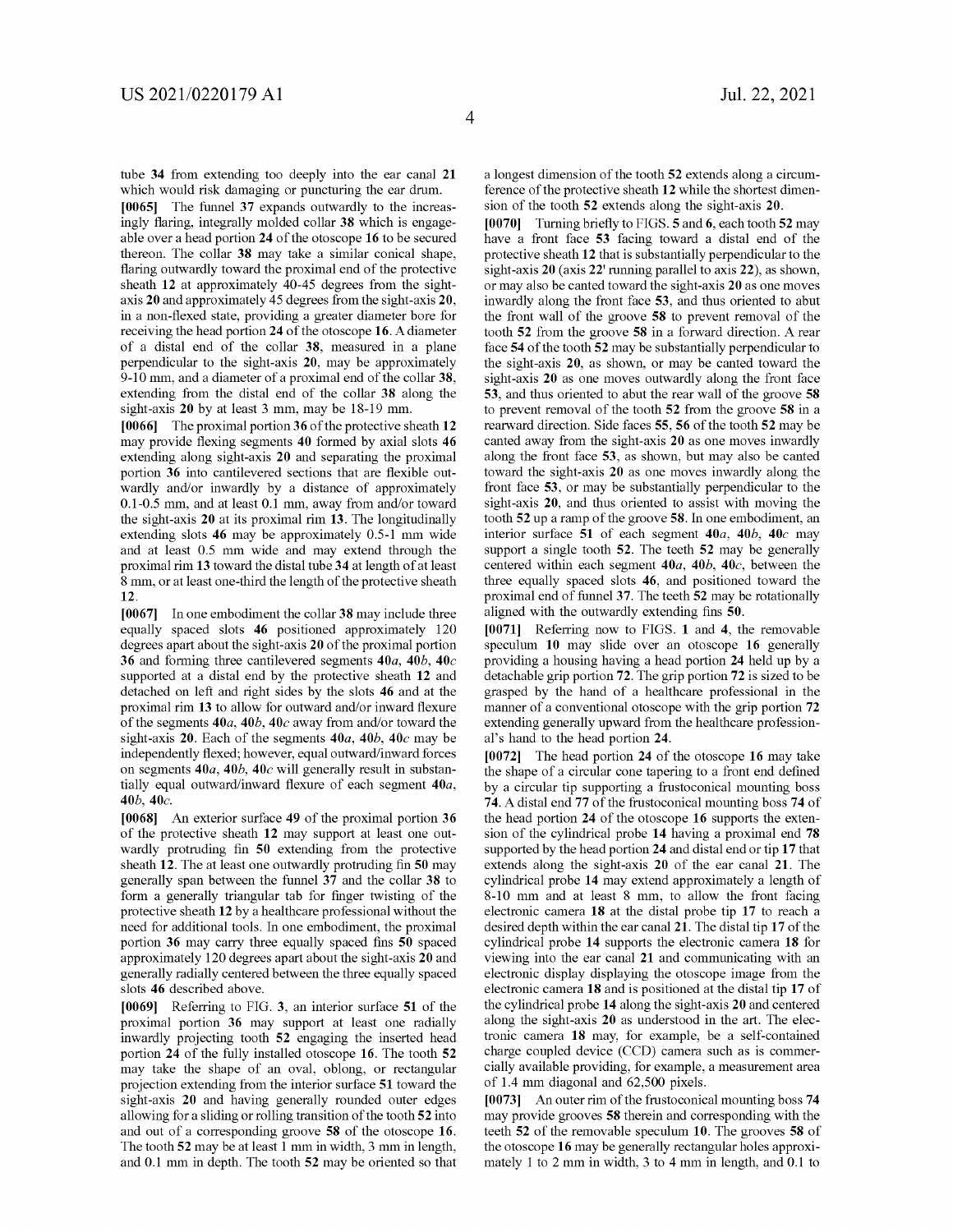0.5 mm in depth. In one embodiment, the cylindrical mounting boss **74** may support three equally spaced grooves **58**  spaced approximately 120 degrees apart about sight-axis **20**  whereby a greatest dimension of the rectangle extends along a circumference of the cylindrical mounting boss **74** and a shortest dimension of the rectangle extends along sight-axis **20.** 

**[0074]** Referring now to FIG. **5,** the rectangular grooves **58** may provide front and rear substantially perpendicular sidewalls **80, 82** (to sight-axis **20'** parallel to sight-axis **20),**  respectively, preventing the teeth **52** from being removed from the grooves **58** in forward and rear directions along the sight-axis **20.** In this manner, the removable speculum **10**  cannot be easily removed by the healthcare professional and is secured to the otoscope **16** once installed.

**[0075]** Referring now to FIG. **6,** the rectangular grooves **58** may provide lateral sidewalls **84, 86** whereby at least one of the sidewalls **84, 86** is angled to provide a ramp in which the tooth **52** may slide or ride up the angled sidewall **84, 86**  and become disengaged from the groove **58** when the removable speculum **10** is rotated in at least one of a clockwise or counterclockwise direction. The angulation of at least one of the sidewalls **84, 86** may be at least 45 degrees from perpendicular and at least 45 degrees. It is understood that one or both of the lateral sidewalls **84, 86** may be angled to provide an exit ramp for the tooth **52.** In one embodiment, one lateral sidewall **84** is angled while the opposite sidewall **86** extends substantially perpendicular to the floor of the groove **58.** In this respect, twisting motion in one direction (toward the angled sidewall **84)** will allow for the removal of the removable speculum **10** from the head portion **24** of the otoscope **16** while twisting motion in the opposite direction will be prevented by the substantially perpendicular sidewall **86.** In an alternative embodiment, both lateral sidewalls **84, 86** are angled such that twisting in either clockwise or counterclockwise directions will allow for the removal of the removable speculum **10** from the head portion **24** of the otoscope **16.** 

**[0076]** Referring again to FIGS. **1, 4** and **5,** the removable speculum **10** may be inserted over the cylindrical probe **14**  by sliding the speculum **10** rearward along the insertion sight-axis **20** over the cylindrical probe **14** whereby the central bore of the tube **34** holds the cylindrical probe **14**  carrying the front facing electronic camera **18** at its tip **17.**  The segments *40a, 40b,* **40c** of the removable speculum **10**  may flex outward to accommodate the head portion **24** as it is inserted into the speculum **10.** The speculum **10** is inserted along sight-axis **20** until the collar **38** extends over the boss **74** of the removable speculum **10.** The speculum **10** may not need to be rotated if the teeth **52** are aligned with the grooves **58** when inserted along sight-axis **20** but in some cases may need to be slightly rotated (less than a quarter turn) until the teeth **52** align with the grooves **58** and the removable speculum **10** snaps into place.

**[0077]** Once installed, the axial position of the distal sheath end **11** of the removable speculum **10** is set so that the distal tip **17** of the cylindrical probe **14** may terminate before the distal sheath end **11** of the removable speculum **10.** In one embodiment, the distance between the distal tip **17** of the cylindrical probe **14** and the distal sheath end **11** of the removable speculum **10** may be approximately 1-2 mm, or less than 2 mm. The distance between the distal tip **17** of the cylindrical probe **14** and the distal sheath end **11** of the removable speculum **10** may be set to minimize blinding internal reflection and narrowed field-of-view of the electronic camera **18** while still protecting the fragile electronic camera **18** from contamination and damage.

**[0078]** Referring again to FIG. **6,** an approximately quarter turn twist of the removable speculum **10** slides the tooth **52**  along one of the angled sidewalls **84, 86** while the segments *40a, 40b,* **40c** of the removable speculum **10** flex outward ( at least 0.1 mm) to accommodate the outward movement of the tooth **52.** Once the tooth **52** is displaced from the groove **58,**  forward motion of the removable speculum **10** along the sight-axis **20** allows the removable speculum **10** to be detached from the head portion **24** of the otoscope **16.** 

**[0079]** As is generally understood, the outer ear of a human patient includes a pinna providing a sound collecting structure. The pinna surrounds the ear canal **21** leading to and terminating at the tympanic membrane or eardrum. A length of the ear canal **21** in an average adult human is approximately 25 mm and the ear canal **21** has an average diameter of approximately 7 mm. A length of the ear canal **21** in an average infant is approximately 5 mm and the ear canal **21** has an average diameter of approximately 3-4 mm.

#### II. Foreign Body Removal Tool

**[0080]** Referring now to FIG. **7,** the speculum **10** may provide a foreign body removal tool **100** using a pressuresensitive adhesive **102.** In one embodiment, the pressuresensitive adhesive **102** maybe positioned along the sightaxis **20** of the speculum **10** forward from a rim **104** of an internal bore **106** of the sheath **12** and generally coaxial about the sight-axis **20.** 

**[0081]** Referring also to FIG. **8,** in one embodiment, the pressure-sensitive adhesive **102** is supported on a distal end **108** of a probe wire **110** whose proximal end **112** is attached to an outer wall of the sheath tube **34** at the bore rim **104.**  In this embodiment, the probe wire **110** spaces the pressuresensitive adhesive **102** by a distance of 3 to 4 millimeters along the sight-axis **20** in front of the bore rim **104** and roughly centers the pressure-sensitive adhesive **102** on the sight-axis **20.** The proximal end **112** of the probe wire **110**  may be attached, for example, to the outer wall of the sheath tube **34** by a thin tape **116,** a molded sleeve, adhesive, or other techniques generally known in the art.

**[0082]** The probe wire **110** in one embodiment may be a ductile or malleable wire allowing manual bending of the probe wire **110** to permanently change an angle of extension of the probe wire **110** from the speculum **10** with respect to the sight-axis **20.** In this way, the position of the pressuresensitive adhesive **102** may be adjusted with respect to that sight-axis **20.** A soft iron wire coated with a polymer may be suitable for the probe wire **110** having a gauge of 30 to 40 and possibly including a spiral wound pair of such wires for additional stiffness.

**[0083]** In one example, the pressure-sensitive adhesive **102** may be a spheroidal bead having a diameter of 2 to 4 millimeters and/or a volume of greater than 10 cubic millimeters. The shape of the pressure-sensitive adhesive **102**  may be such as to provide a forwardly exposed area of at least five square millimeters.

**[0084]** Suitable pressure-sensitive adhesive materials for the pressure-sensitive adhesive **102** include a one-part, hightack, hot-melt adhesive having an optically clear or translucent quality and providing a suitable viscosity when cooled to prevent free-flowing under its own weight, for example, a viscosity exceeding 100,000 centipoise and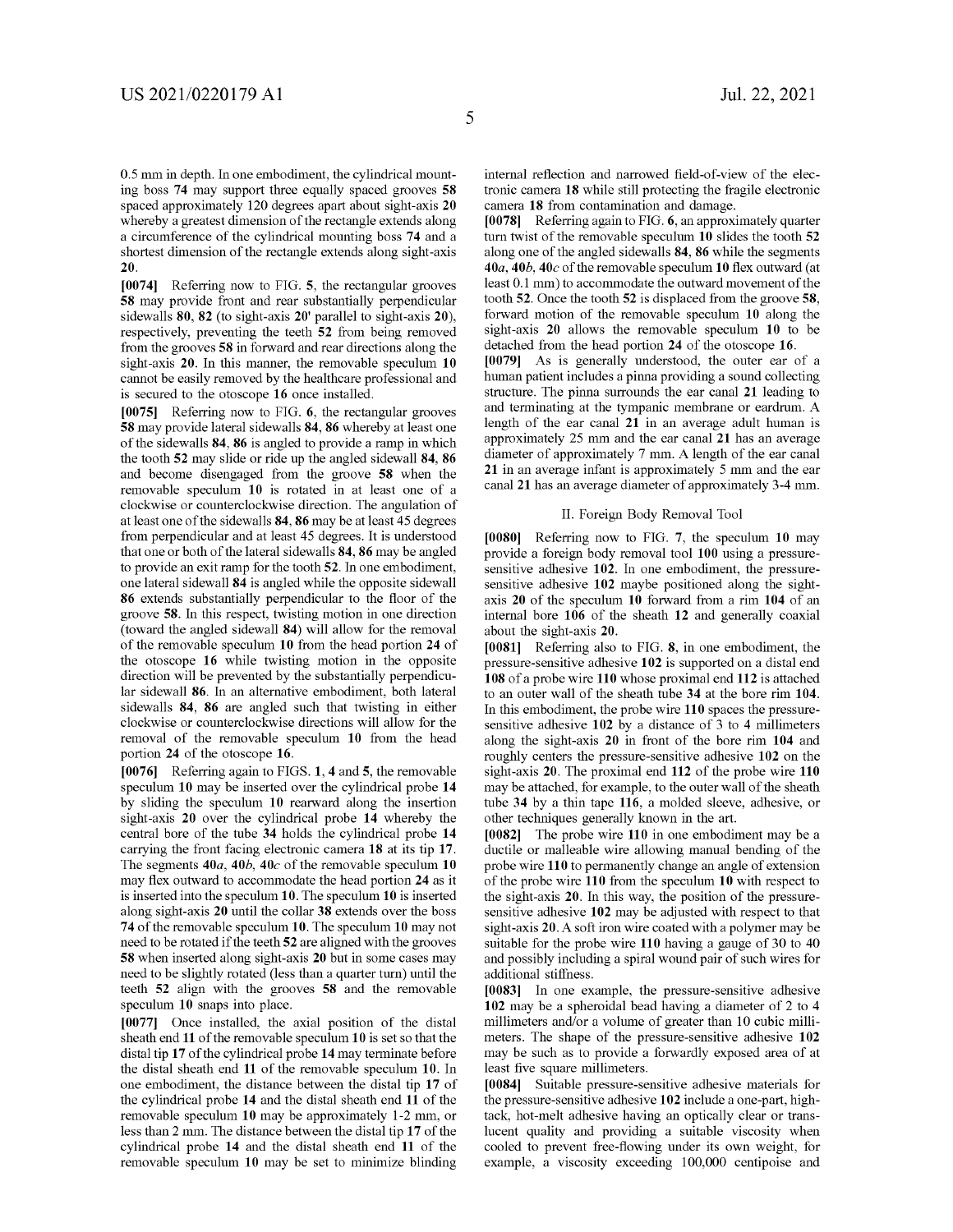typically as high as 500,000 centipoise. As is generally understood in the art, pressure-sensitive adhesives are adhesives that do not require a chemical reaction and which form a bond when pressure is applied. No solvent, water, or heat is needed to activate the adhesive. In a one embodiment, the adhesive has a tack strength of greater than 350 and ideally greater than 800 and less than 1550 grams measured by Polyken Tack Testing on a 1" square per ASTM D2979-01 using a 5.0 mm probe, 2 mil polyester carrier. See F. H. Hammond, "Polyken Probe Tack Tester;" In STP360-EB Adhesion, (pp. 123-134). West Conshohocken, Pa.: ASTM International, 1964. STP44569S. The peel strength in pounds per inch may be between 1 and 10 using 90° Peel Testing on 1"x3-10" strip. QPC 3060, Ref ASTM D3330: 24 hour dwell, stainless steel.

**[0085]** Referring now to FIG. **9,** in one embodiment, the probe wire **110** may pass generally parallel to the sight-axis **20** from its point of attachment to the outer wall of the tube **34.** The probe wire **110** will be displaced to a side of the sight-axis **20,** for example, by the radius of the tube **34,** and will be offset from the illumination axes 118 of light emitting optical fibers **120** flanking the camera **18** and offset from a center of illumination rays from each optical fiber **120**  generally parallel to the sight-axis **20.** Generally, the sightaxis **20** will centered within the angle-measured field-ofview **121** of the camera **18** and some of the probe wire **110**  will be outside of the field-of-view **121.** At a distal end of the probe wire **110,** the probe wire **110** may curve inward toward the sight-axis **20** to position the pressure-sensitive adhesive **102** into the field-of-view **121** generally centered along the sight-axis **20** to receive illumination along the illumination axes **118.** Generally, the pressure-sensitive adhesive **102** will be positioned within the outer periphery or diameter **119** of the speculum **34** as it is extended along the axis **20** to allow stabilization of the pressure sensitive adhesive **102** by skating or bracing the surface of that diameter **119** along the inner surfaces of the ear canal. The diameter **119** will generally be measured perpendicularly to axis **20.** 

**[0086]** Referring also to FIG. **10,** as so positioned, the pressure-sensitive adhesive **102** occupies only a portion of the field-of-view **121** of the camera **18,** for example, less than 50 percent of the area, and desirably less than 30 percent of the area, allowing visualization of a foreign body **124** from behind the pressure-sensitive adhesive **102.** In this regard, the pressure-sensitive adhesive **102** is desirably translucent or transparent (light transmitting) to allow either the illumination of the foreign body **124** through the pressure-sensitive adhesive **102** and/or partial visualization of the foreign body **124** through the pressure-sensitive adhesive **102,** or visualization of an area of contact with the foreign body **124** and the pressure-sensitive adhesive **102** caused by changes in reflection when the two bodies touch.

**[0087]** Referring again to FIG. **9,** the outboard extent of the probe wire **110** and its flexible nature allow the probe wire **110** to attach to the outer surface of the sheath tube **34**  displaced by the radius of the sheath tube from the axis **20**  to ride along an inner wall **128** of the ear canal **130** for most of its length until curving back toward the axis **20** at its distal end. This form serves to hold the pressure-sensitive adhesive **102** and its front contacting surface **132** away from earwax **134** and oils lining the ear canal **130** thus preserving the tacky nature of the pressure-sensitive adhesive against contamination and degradation. For this purpose, the probe wire **110** may be bowed outward slightly to provide a slight spring biasing against the ear canal **130** in the surface that can ride along the inside of the ear canal **130.** 

**[0088]** The distal end **108** of the probe wire **110** may curve backward toward the camera **18** so as to provide a blunt surface and broader contact area between the foreign body **124** and pressure-sensitive adhesive **102** providing greater adhesion and limiting forces that would urge the foreign body **124** deeper into the ear canal **130.** 

**[0089]** The ability to use a relatively large bead of (e.g., three millimeters diameter) pressure-sensitive adhesive **102**  is practical because of a relatively large field-of-view **121**  possible when the camera **18** is positioned near the end of the probe **14.** 

**[0090]** Referring now to FIGS. **11** and **12,** in an alternative embodiment, the distal end **108** of the probe wire **110** may be formed in a loop **136,** generally passing in a plane perpendicular to the sight-axis **20** and coated with pressuresensitive adhesive **102** in a doughnut configuration providing a central opening **138** aligned with the sight-axis **20.** The central opening **138** allows improved visualization of the foreign body **124** (shown in FIG. **9)** through the central opening **138** while still providing a large contact area on a front surface **132** of the pressure-sensitive adhesive **102,** for example, providing a frontal area of contact of greater than five cubic millimeters. The loop **136** further creates a blunt forward-facing surface reducing the risk of puncture or injury to the ear. Desirably the central opening **138** allows unobstructed transmission of light from the optical fibers **120** of FIG. **9;** however, a translucent or transparent pressure-sensitive adhesive **102** may allow some blockage of the optical fibers **120** while still providing good illumination. In some embodiments, the pressure-sensitive adhesive **102** acts as a diffuser of light, this diffuse light providing a visual clue of proximity between the pressure-sensitive adhesive **102**  and the foreign body **124** when the foreign body **124**  becomes noticeably brighter only in close proximity to the loop **136.** 

**[0091]** Referring now to FIG. **13** it will be appreciated that the loop **136** of FIGS. **11** and **12** may be replaced with a disk **140** also passing in a plane perpendicular to the sight-axis **20,** for example, of a transparent material having a broad face for supporting the pressure-sensitive adhesive **102** to provide improved visualization through the pressure-sensitive adhesive **102.** The disk **140** provides a broad area **142**  of exposed front surface of the pressure-sensitive adhesive **102,** as is desired for good contact and attachment forces by the pressure-sensitive adhesive **102** to the foreign body (shown in FIG. **9),** without the need for a central opening that limits contact area.

**[0092]** The previously described embodiments may provide location of the pressure-sensitive adhesive **102** at or near the focal point of the camera **18** for good visualization thereof and of the foreign body **124** when the two are connected and to minimize blockage of the field-of-view **121.** In an alternative embodiment, shown in FIG. **14,** the pressure-sensitive adhesive **102** may be placed, for example, in small dots **144** directly on the circular bore rim **104** of the tube **34** at its distal end. Alternatively, as shown in FIG. **15,**  the pressure-sensitive adhesive **102** may be formed in a doughnut form **146** conforming to the diameter of the bore rim **104** and attached thereto. In both of these cases the pressure-sensitive adhesive **102** may be entirely outside of the field-of-view **121** of the camera **18** but nevertheless protected from contamination by material on the inner walls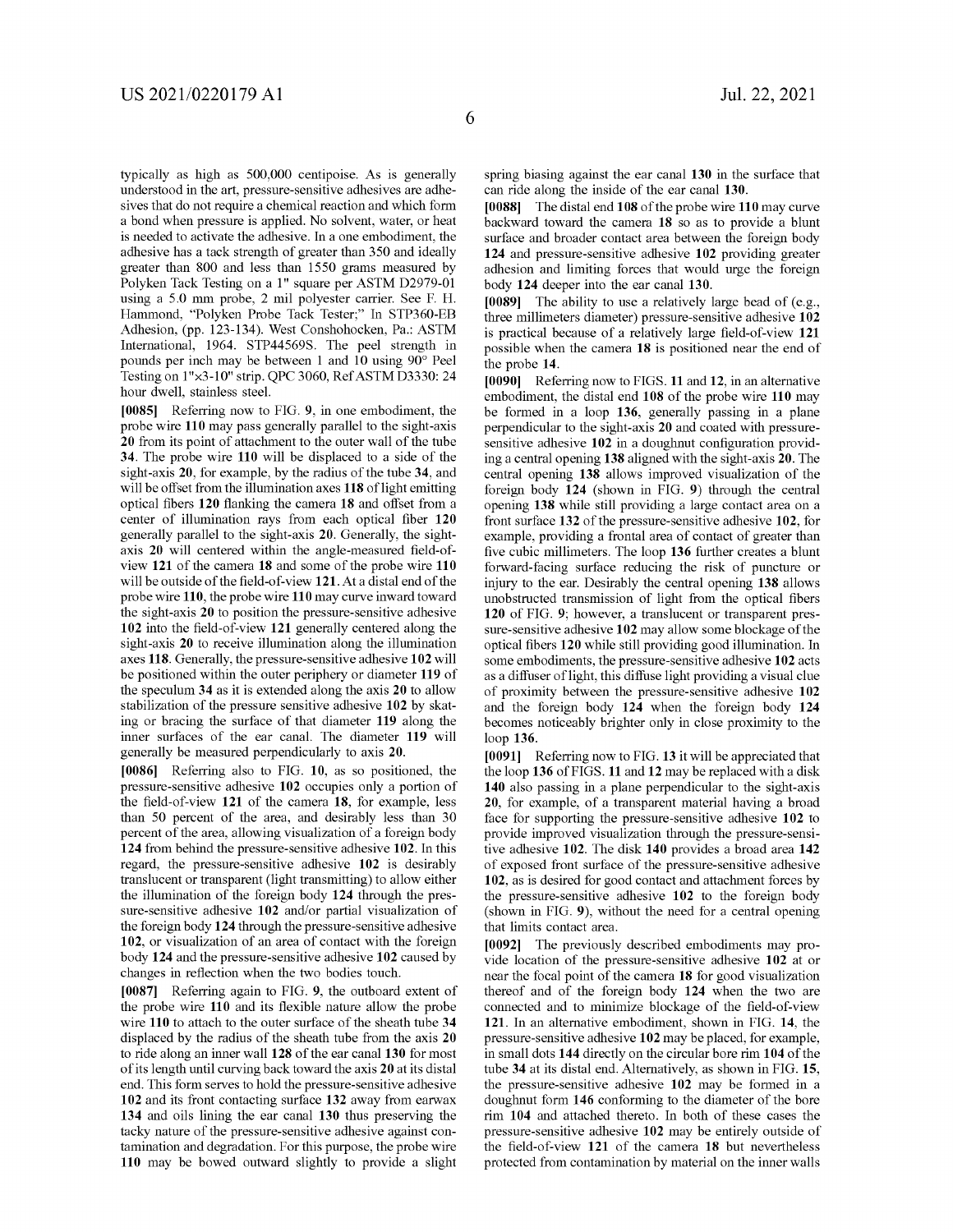**128** of the ear canal **130** by the outer surface of the tube **34**  which itself may ride against those walls.

**[0093]** In these embodiments of FIGS. **14 and 15,** actual contact of the rim **104** with the foreign body may be out of focus but may nevertheless be signaled by a high intensity reflected light from the optical fibers **120** (shown in FIG. **9)**  corralled within the adhesive of the dots **144** or doughnut **146.** 

**[0094]** Referring momentarily to FIG. **7,** it will be appreciated that the funnel-shape **37** of the speculum **10** also serves to stabilize the speculum **10** against the inner walls **128** of the ear canal **130,** it's expanding diameter further limiting cross axis translation and angulation of the speculum **10** and thus the propensity of the pressure-sensitive adhesive **102** to have its front surface in contact with oil or wax on the inner walls **128** of the ear canal **130.** This is in contrast to a more slender probe which permits greater angulation and the potential for plowing the front surface of the pressure-sensitive adhesive **102** along the earwax in the ear canal **130** thus limiting its effectiveness. Importantly too, the close coupling of the speculum **10** with the otoscope camera **18** (shown in FIG. **9)** encourages centering of the pressure-sensitive adhesive **102** within the ear canal **130**  driven by the desire to focus on the foreign body **124** and thus away from contamination.

**[0095]** Referring now to FIG. **16,** it will be appreciated that the probe wire **110** shown in the previous figures may be replaced with a nonmetal and non-ductile material such as a thermoplastic finger **141** being a continuation of the tube **34** of the speculum **10** that may be integrally injection molded to also provide the loop **136** supporting pressuresensitive adhesive **102** having a central opening **138** on its front face centered along the sight-axis **20.** The finger **141**  may optionally be provided with a ductile quality by bonding into a ductile material such as a wire.

**[0096]** Referring now to FIG. **17,** in a second embodiment, the speculum **34,** described above, may be replaced with a light pipe **150,** for example, being a solid, transparent thermoplastic material or set of fiber optics extending along axis **20** from a handle unit **152,** which may be grasped by the healthcare professional outside of the ear. The light pipe **150**  provides a slender probe having a length sufficient to extend from outside the ear into the ear to be proximate to the eardrum. Generally, the diameter of the light pipe **150** will be less than half the average diameter of the ear canal for an average adult to provide sufficient space around the light pipe **150** for viewing inside the ear with the standard otoscope or the like.

**[0097]** In all cases, the light pipe **150** serves to conduct light along its length to a distal tip region **154** that can provide illumination of ear structure and obstructions. A proximal end **156** of the light pipe **150** receives light from a lamp **158,** such as a light emitting diode, that may be powered by an internal battery cell **160** within the handle **151.** The lamp **158** may be switched into and out of connection with the battery cell **160** by an push button switch **162** accessible from an exposed surface of the handle **151.** 

**[0098]** As shown in FIG. **17,** light discharge from the distal end **154** of the light pipe **150,** as conducted from the lamp **158,** may pass along the axis **20** to illuminate an obstruction to be removed using the pressure-sensitive adhesive **102.** This adhesive **102** may be positioned on a probe wire **110** attached at its proximal end, for example, to a side of the distal end **154** of the light pipe **150** in the manner described above with respect to FIGS. **8** and **11.** Alternatively, the pressure-sensitive adhesive **102** may be attached to an integrated extension of the material of the light pipe **150** as described above with respect to FIG. **16,** in this case being extension of the material of the light pipe **150** rather than the tube **34.** As with the speculum **34** described above, pressure sensitive adhesive **102** may be positioned within the axially extended outer diameter **119** of the light pipe **150**  to help protect the pressure-sensitive adhesive from contact with the walls of the ear canal and to allow stabilization of the light pipe **150** against the ear canal with minimal or no contact between the ear canal and the pressure sensitive adhesive **102.** The length of the light pipe **150** provides a "reverse" lever helping to stabilize the angular deviation of the light pipe **150** along its axis **20** despite movement of the handle **159** to further prevent such contact.

**[0099]** As shown in FIG. **18.** alternatively, the pressure sensitive adhesive **102** may be attached directly to the distal end **154** of the light pipe **150** and may be selected to be light transmissive to allow light to be conducted directly from the light pipe **150** through the pressure sensitive adhesive **102**  along axially extending rays **163** for illumination of any obstruction. Similarly, as shown in FIG. **19b,** a doughnut or other ring-shaped deposition of the pressure sensitive adhesive **102** may be provided on the distal end **154** of the light pipe **105** in the manner disclosed with respect to FIGS. **14**  and **15** to allow light passage along rays **162** within the ring-shaped, pressure-sensitive adhesive **102.** 

**[0100]** The discussion of this preferred embodiment is intended solely for the purpose of providing the public with access to the invention after the expiration of the patent and should not be considered a replacement for the claims or to limit the plain meaning of the claims simply by the recitation of specific preferred features.

**[0101]** Certain terminology is used herein for purposes of reference only, and thus is not intended to be limiting. For example, terms such as "upper", "lower", "above", and "below" refer to directions in the drawings to which reference is made. Terms such as "front", "back", "rear", "bottom" and "side", describe the orientation of portions of the component within a consistent but arbitrary frame of reference which is made clear by reference to the text and the associated drawings describing the component under discussion. Such terminology may include the words specifically mentioned above, derivatives thereof, and words of similar import. Similarly, the terms "first", "second" and other such numerical terms referring to structures do not imply a sequence or order unless clearly indicated by the context. Diameter as used herein is intended to describe an outer periphery of a circle or circumscribing circle in the case of noncircular objects.

**[0102]** When introducing elements or features of the present disclosure and the exemplary embodiments, the articles "a", "an", "the" and "said" are intended to mean that there are one or more of such elements or features. The terms "comprising", "including" and "having" are intended to be inclusive and mean that there may be additional elements or features other than those specifically noted. It is further to be understood that the method steps, processes, and operations described herein are not to be construed as necessarily requiring their performance in the particular order discussed or illustrated, unless specifically identified as an order of